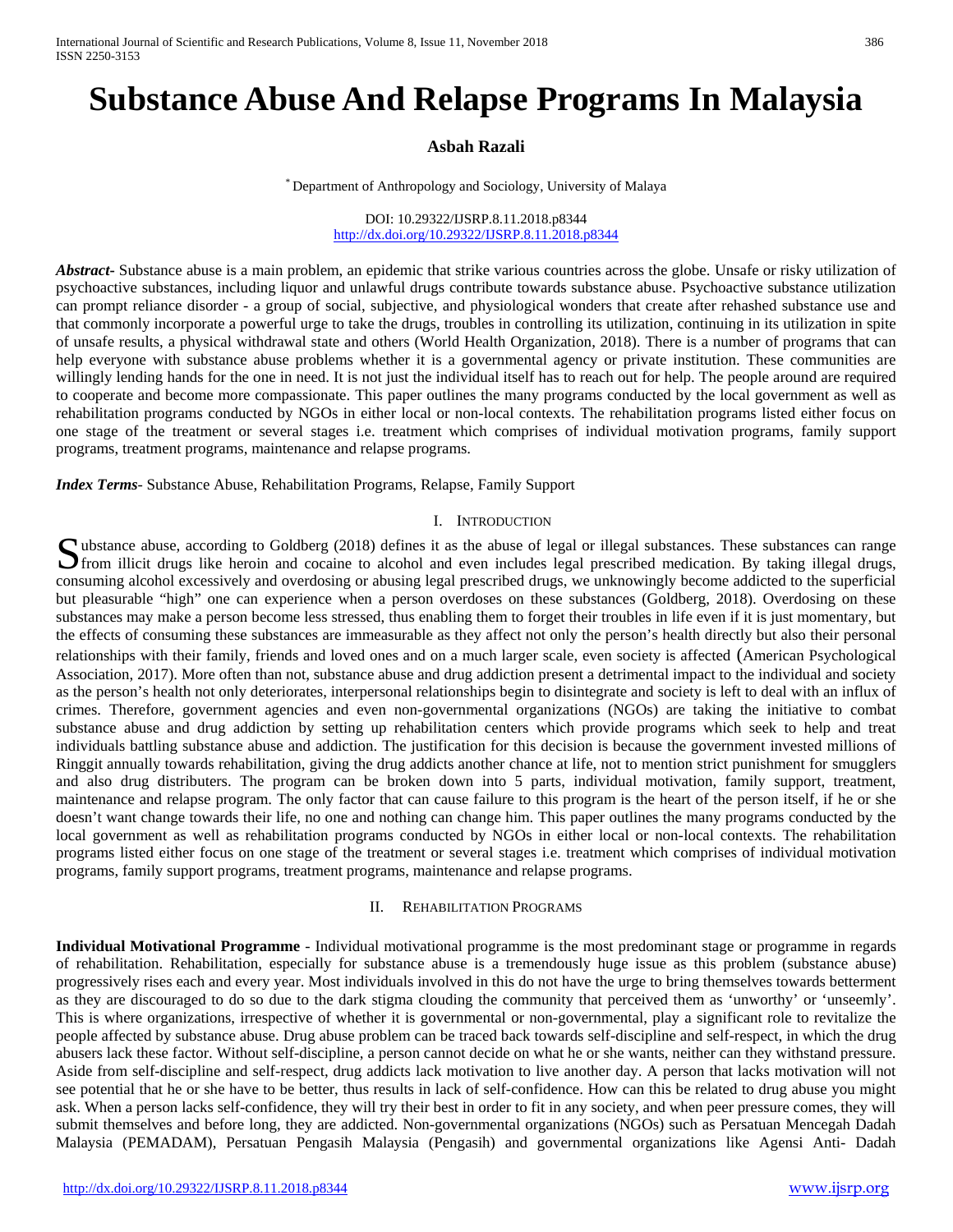Kebangsaan (AADK) are always trying to combat this troublesome matter. Not to forget, there are also private institutions namely Kenosis Home, Solace Sabah Retreat, and Community Excel Service (CES). For example, Pengasih has an individual motivational programme or outreach named 'Seruan Kasih'. Seruan Kasih is an annually done programme that targets at least 50,000 people from a variety of groups (Pengasih Malaysia). Pengasih approach drug users wherever they are to give motivation and encouragement in hopes that they will realize they are cared for, which will later subsequently urge them to seek treatments or undergone rehabs. The impact of substance use on the self (financial constraints), family (inability to support aging parents and neglected responsibilities), and work and health (physical deterioration and emotional torture) was pivotal in motivating patients to seek treatment (Qiu, Cai , Bonn, Hoangh, & Khairuddin, 2016). Pengasih also work hand in hand with Government Agencies to make sure they have the right synergy in prevention of drugs, intervention and rehab efforts. They also meet religious leaders for consultations in order to enrich their programme with spiritual and moral values. Pengasih is a non-profitable organization that really care about this problem.. A support group is a group in which anyone can join in and the activities are sharing sessions. In the sharing session, everyone will tell their own story, struggles, solution to the problems they face. The objective for this activity is for everyone to be able to gain support from the group which consists of people that went through the similar if not identical problem as them. Other than that, it is also important to note that through sharing, a person gains confidence to open up and as sessions go by, they will gain self-confidence. All in all, support group sessions can be an convenient alternative towards being the first step in changing a drug addicts life.

**Family Support Program** - Family is important to everyone. Importantly, family is the only one who is going to be there no matter how difficult, how excruciating the pain is, and no matter how extreme the situation is. Family matters to everyone, and that concept applies to the drug addicts too. You might inquire, "but they did not think about their family when they injected the drug inside them." What if the problem that pushed them into abusing drug is family complications? It can be seen through surveys that were done, in which drug pushers and addicts were interviewed. Data were gathered and the number one problem is family issues. High divorce rates, one or both of the parents are drug addicts, depressive state at home, all of the complications contribute towards drug abuse. Society often despise drug addicts. They see drug addicts as failure, disgusting people, and much more negative images I rather not say. With this hatred, it will not bring the addicts any positive results. When the society despises the family of addicts, the family will surely despise the addict. This butterfly effect can be lethal, as the addict will not have any support from anyone, even from the ones they love the most. With the aid of the counselors, it is hoped that the negativity can be changed to positive results, in which will aid the addicts to become a better person. But with this method, bear in mind that it will consume time in order to attain positive result. A step towards the right way is better than a leap backwards. The family members need to learn how to help the individuals in attaining their sobriety and recovery while having to overcome a crisis situation.

The more parents, children, spouses or relatives who take place in helping and understanding the disease faced by the individuals, the better chance for them to recover as they are given rigid support. Rather than simply promoting the sobriety the individuals, participation in a family therapy can be helpful in the recovery process. Lakeview Health offers a three-day family workshop – a group session comprises up to eight families. The first day is intended to teach and give enlightenment about the nature of addiction as a disease to the family members as explained by Ken Wynn, a family therapist. The slot mainly focuses on abstinence-based recovery and the patterns of communication. The participants in the workshop from both sides – family members and patients get to exchange thoughts and feelings to rebuild trust with each other. Moreover, the participants will learn about continued support and guidance for the post-treatment phase to stay on track. For example, the Lakeview staff and a wide range of support groups are always available to help the individuals. Examples of support groups established to help family and friends are the Al-Anon and Nar-Anon communities which emerged from 12-Step programs. As said by Wynn, attending regular meetings like the Al-Anon and Nar-Anon meetings is pivotal for the recovery after treatment. Furthermore, in this era of social connectivity, there are various group supports available on either social media or websites. An example of group support is "The Addict's Mom" which focuses on the mothers of addicted children. This website allows its members to share their experiences and show sense of compassion towards each other. It comprises of 80,000 members. Another support group available is "Learn to Cope", a group established in 2004 in Massachusetts. It is specially designed to offer pastoral care, education, valuable resources and many more to the family members and individuals. Last but not least, the "Parents of Addicted Loved ones" is another support group established in Arizona in 2006. Patients discharging from rehab is merely the beginning of a long recovery journey.

## III. TREATMENT PROGRAM

Treatment programme is basically the fundamental part of rehabilitation. This stage is compulsory in every rehabilitation centre wherever they are located. In regard to treatment availability and accessibility in Malaysia, an upgrading exercise was recently carried out by Malaysia's National Anti-Drugs Agency (NADA) whereby existing rehab centers were reclassified into a more systematic and specialized structure. Thus, a number of categories of facilities, such as Cure and Care 1Malaysia clinic, Cure and Care Rehabilitation Centre (CCRC), and Cure and Care Service Centers (CCSC), were created with somewhat different sets of specialized treatment offerings (Qiu, Cai , Bonn, Hoangh, & Khairuddin, 2016). Meanwhile, as of Pengasih, the Rumah Pengasih (RP), is a private treatment and rehabilitation centre gazetted by the government, operated from the year 1993 until present, the treatment centers around 'Peer Recovery Guidance' or 'Bimbingan Kepulihan Rakan Sebaya' which accentuates restructuring of thinking patterns, emotion management and stability, behavioral changes, vocational and survival skills building, and spiritual awakening (Pengasih Malaysia). The treatment is deemed as intensive, will be around 6 until 2 months, depending on the participants, and all participations are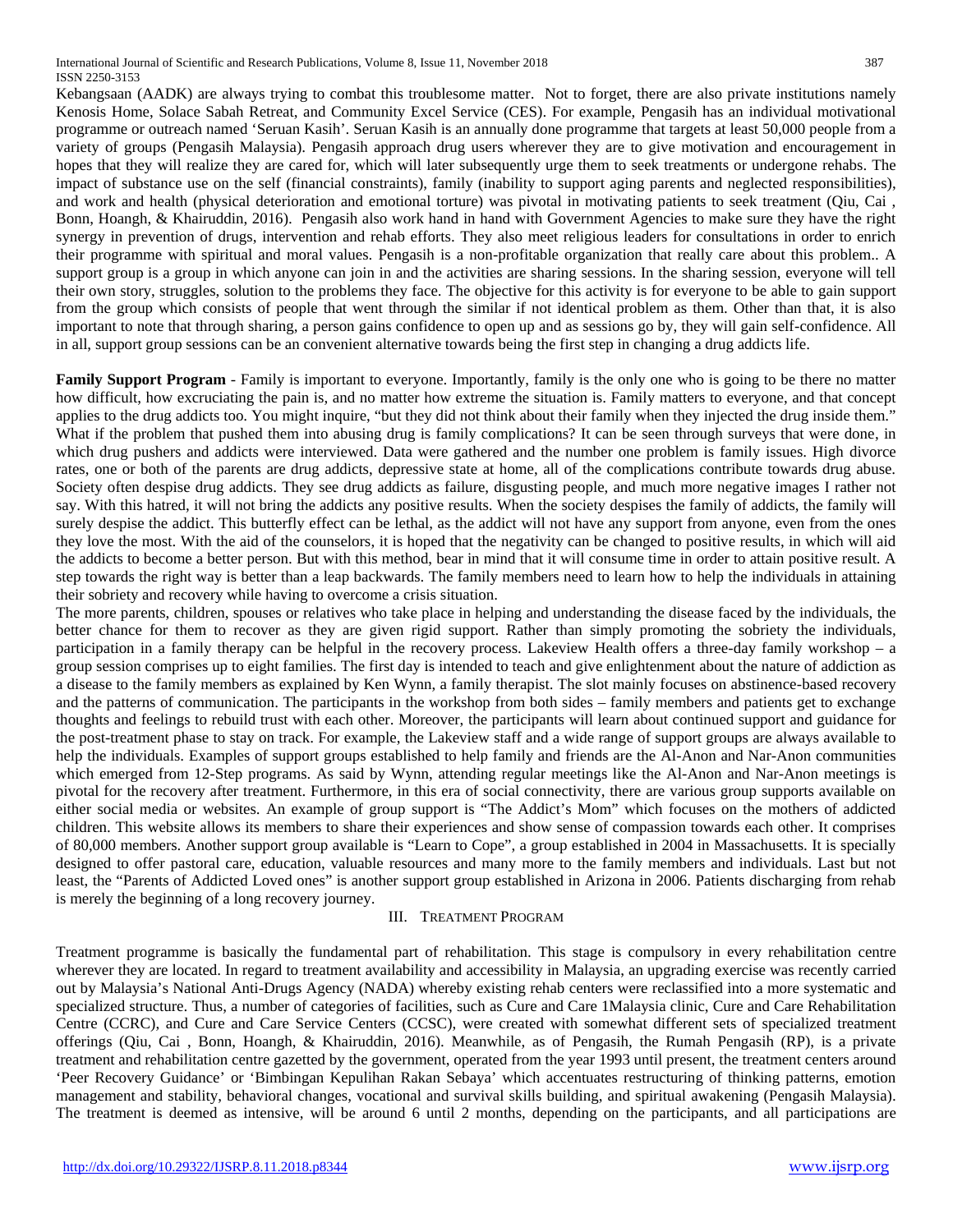voluntary (Pengasih Malaysia). Afterwards, the residents would join the Integration Programme which focuses on re-integration into society and deals with matters pertaining society.

Then, they are also encouraged to join the Kelompok Sokong Bantu (Aftercare). Other than that, Pengasih also have a hospice (Muara Kasih) where it highlights the treatments for severe medical condition, commonly HIV/AIDS or patients that need intensive care (Pengasih Malaysia). Proper attention would be given to the patients in terms of welfare, healthy food, medical needs, not to forget, emotional and spiritual requirements. With the aim or purpose to reignite their will to live, an assortment of programmes and counseling sessions are given from time to time (Pengasih Malaysia). Special care services would be given towards members and clients of Pengasih who are suffering from the cases of chronic AIDS/HIV disease and also for them who suffers other terminal illnesses. Ensuring that they will be given the best treatment is a given, however, fortifying that the treatment is accepted by the Ministry of Health is a must. Therefore, there is a special training by the Ministry of Health for Pengasih's staffs who will be managing this particular project to effectively become a 'care giver'. That being the case, the patients would be designated proper and legitimate treatments according to each of their special needs.

Treatment programs differ from country to country. Malaysia uses the 'cold turkey' method for addicts under 55 years of age, in which a person is faced with a sudden cessation of drugs as opposed to easing with the use of alternative medication. Once the withdrawal ends, the person is medically examined and sent to a rehabilitation centre. There are outpatient treatments and inpatient hospitalization, but the best treatment program would be a long-term residential that is a participative, group-based approach to longterm mental illness, personality disorders and drug addiction.. For severe drug abuse cases that requires constant attention, addicts are placed in a 24-hour care situation, with the benefit of removing them from situations that contribute to relapses or factors that worsen their addiction. Daily rehabilitation activities can consist of many individuals, multiple group counseling sessions and in some degree, community services. Many residential treatment centers also provide monitored detoxification and withdrawal, or more intense treatments for dual diagnosis (both mental illness and drug abuse problems) or behavioral addiction issues. A long-term residential treatment may provide care for 24 hours a day, in generally in non-hospital settings (villas). The therapeutic community (TC) is the best-known treatment model, with planned lengths of stay between 6 and 12 months. TCs makes use of the resocialization of the patient and use the program's entire community, that is including other patients, treatment staff, and the social context of being an addict as part of the treatment.

Once a patient has made a commitment to continue treatment for a drug abuse problem, they will enter the recovery stage which is (early) abstinence. It is highly difficult to cope with because of many factors, including continuing withdrawal symptoms, cravings, psychological dependence, and triggers that can tempt an person into a relapse. Drug replacement and maintenance programs have a long history of providing addicts struggling with treatment with legal use to drugs that would otherwise be obtained through illegal means. A maintenance program is required to systematically reduce of the dosage of a drug for a patient to a level that maintains protection against exacerbation of the condition or trigger a possible relapse. The focus of program is to maintain abstinence by avoiding a relapse. Patients musts learn all the warning signs that lead to relapse and how to deal with triggers. Addicts in early recovery have not only stopped using the substance(s) to which they were addicted, but they have also begun learning how to remain drug-free for the long term. On a negative side, early recovery is also a time of great vulnerability. The addicts are in the process of abandoning people, activities, and behaviors that have been significant parts of their habits, yet they have yet to completely establish the foundation of their newly drug-free lives. Some NGOs advocates for making both drugs more accessible, through changing attitudes towards them, laws, regulations, and health insurance policies. For addicts who have found little success with methadone, Heroin-Assisted Treatment (HAT) has been the most dramatic developments in drug substitution therapies. HAT programs, as part of treatment strategies, provide substantial benefits to long-term heroin addicts who have not been responsive to other treatments. Studies have shown that those enrolled in HAT programs demonstrate a significant reduction in drug use and an improvement in overall physical and mental health. Additionally, several studies have also found that individuals who participated in these programs significantly reduced their involvement in criminal activities, generating large cost savings for the country. Heroin maintenance may be a feasible, effective and cost-effective strategy for reducing drug use and drug-related harm among long-term heroin users when other maintenance programs have failed.

## IV. MAINTENANCE PROGRAM

The next step into giving a better life for the drug addicts is maintenance program. Maintenance program that I want to suggest here is leaning more towards mental and physical actions that will change the life of the addicts. At this stage, the maintenance program is one more step towards success for an addict to be clean from drugs. Maintenance can be hard as it might costly for the addicts to attend the support group sessions, or maybe to have their treatments done. Why is it hard, in terms of financially especially? Because the stigma and prejudice that is put upon drug addicts. When you happened to be an ex-drug addict, people immediately despise you because of the mistake you have done in the past. This further complicates the idea of getting hired for jobs and earning money. The maintenance program majorly involves job offers and also skill development for the addicts. In today's economic market, it is seen that specified skills such as welding, automobile department, sales as well as retail business are the list of the businesses that excel and majorly affect the economic state of Malaysia today. I believe with skill development we can further rebuild the lives of the addicts. This program is implemented within prisoners, so why can't we implement the same with ex-drug addicts? The objective of this program is for the ex-drug addicts to not depend on others for them to earn money. It is for them to create their own opportunity because out there, they might not even survive for one day, let alone to live the rest of their life depending on others for food and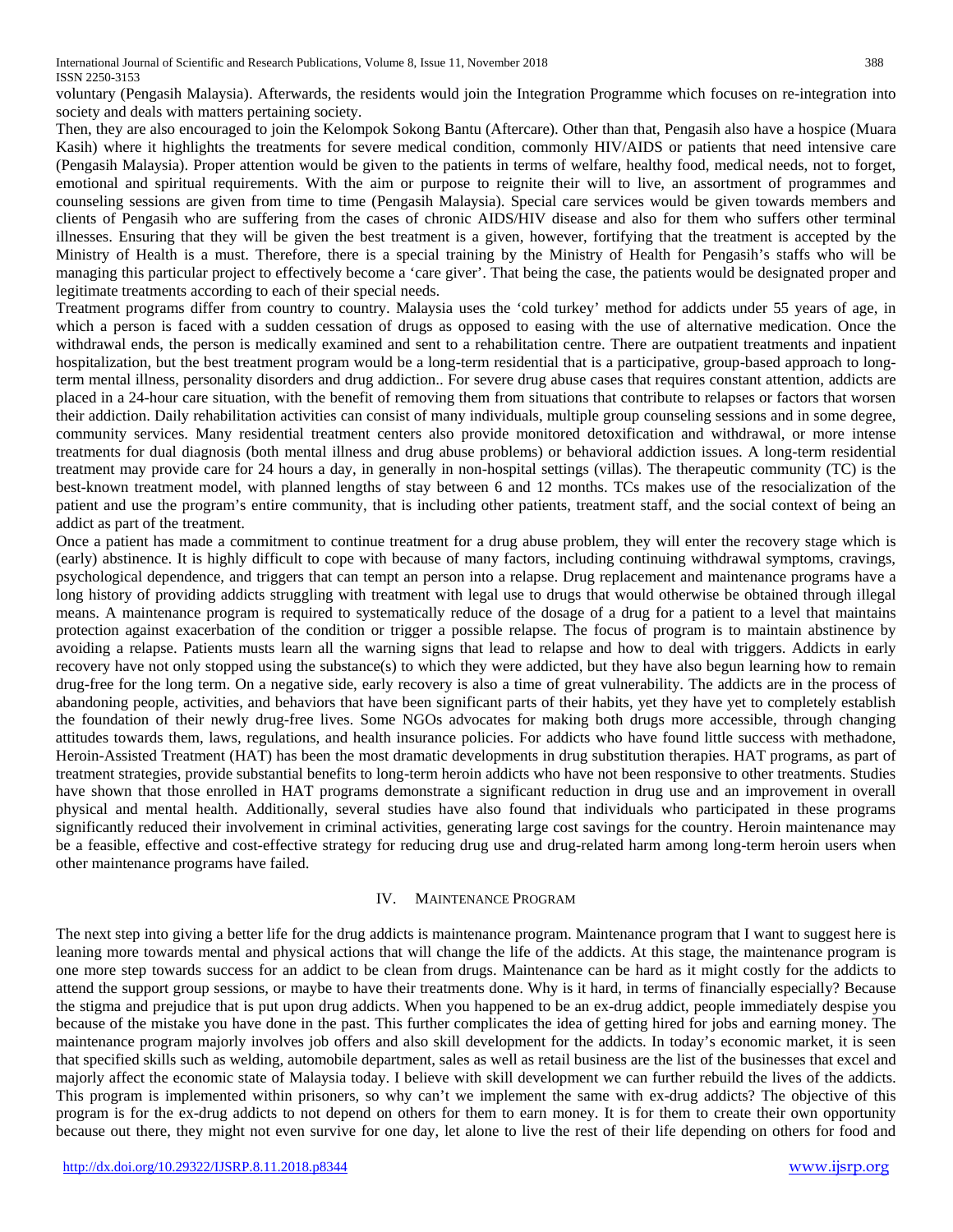shelter. With the skills they obtain, they can rebuild their lives and further improve and diminish the negative stigma and prejudice the society put on them. All in all, skills development is important towards maintaining the positive progress the ex-drug addicts already gained.

Other than that, the counselors program also must continue, with the same objective as support group brings. But, with the counselors, the ex-addicts can get professional aid and advices for them to face the negativity the world brings for them. The concept that I want to emphasize is the law enforcement part in which if there are any friends of the ex-addict that attempts to influence them into relapsing, they can immediately report it to the authority, and with immediate and effective action, the statistics of drug abuse can be curbed down to bare minimum. Not just that, ex-drug addicts are also monitored by the police, both for safety and relapsing purposes. The reason why I suggest the police to monitor this group of people is because they have the most potential to relapse, mostly due to peer pressure. All in all, with all the concepts combined, the major problem that is faced by ex-drug addicts can be toned down, and hopefully diminished. All in all, with this program, it is hoped that the epidemic of drug abuse can be toned down. it is understandable that drug addiction can be difficult to be medicated, but with professional help and efforts, nothing is impossible. The success rate of this program can only be determined by the participants itself, but by no means the program can be executed with nothing else but a hundred percent of commitment and passion. Imagine our country being free from the epidemic of misuse of drugs and pushers, the picture is magnificent. But, with the amount of money involved in drug trafficking, it is by no means easy in order to combat the crime. With all the efforts put in, one can only hope that the program will have high success rates and most importantly, a better future for everyone especially the participants of this program.

The former drug addicts might have recovered in physical aspects of substance dependency but psychological addiction, desire can take a great toll in ex-addicts lives. People are at higher risks of relapsing after a full-blown recovery. Maintaining and staying on a healthy is one of the most challenging phase that every former drug addicts have had to face. The recipes for continuous sobriety are loving relationships and emotional resilience. There is a deep connection between stress and drug addiction. Most people who have taken hazardous substances experienced stress during their early life like child abuse, domestic violence and other inconvenient and destructive environment towards the child's development. These individuals are more likely to suffer from depression, anxiety or other mental disorders which trigger their prescriptions of drugs. Thus, former drug addicts need to be surrounded in positive environment to rebuild their spirits. An example of recovery centre which offers relapse prevention program is the Four Circles Recovery Center. It offers a specialized 28-day relapse prevention track for the people who have received treatment within the past 12-month and relapsed. This program uses research-backed approaches like Gorski-Cenaps Model which has been proven to be highly effective in helping the individuals during the relapse cycle. The therapists have been given extensive training in using the model which helps clients to identify the early stages of relapsing. Their main goal in Relapse Prevention Program is to help clients pinpoint the warning signs and subsequently work on those triggers before it leads back to old abusive habits. By recognizing the early signs, the individuals can minimize the risks of a full-blown relapse. After that, the individuals can return to their residence and continue their daily lives (Four Circle Recovery Center, 2018).

## V. RELAPSE PROGRAMS

Relapsing is a process of movement away from recovery. A gradual process which takes place stage by stage - the urge to take the psychoactive substances all over again. This phase should be recognized at early stages in order to avoid from exacerbating the condition. According to Melemis (2015), there are a few main ideas in relapse prevention. First of all, relapsing refers to slowly going back to the old ways. Therefore, treatment helps individuals to recognize the early stages in order to overpower the desire of taking harmful substances. It starts within the person's mind. Second, recovery is a personal development which means there will be times the individuals will have higher risks of slipping during the process. Third, one of the most essential alternatives in relapse prevention is to start with cognitive therapy and mind-body relaxation. This helps the individuals to reconstruct their minds by having healthy coping skills i.e. removing negative thinking. Fourth, most relapses can be explained in terms of a few basic rules. However, people who relapsed are often engulfed by their own negative thoughts as they have failed to remain sober.

The number one problem that ex-drug addicts face throughout their rehabilitation program is relapse. Relapsing is a major problem due to the fact that all the effort, money and time invested in them can be burned in a split second. Relapse is a condition in which an ex-drug addict becomes an addict again. This condition can be broken down in a number of factors such as peer pressure from friends to become an addict again, low self-discipline and availability of the drugs in their vicinity which enables them to become an addict with ease. The anti-relapse program consists of the support group, counselors and addition of law enforcement all combined together in order to keep ex-drug addicts to stay clean, until the end of their life hopefully. The support group concept must be implemented in order for the ex-addicts to always have the motivation in order to be better, as well as share their success of curbing their negative addiction to the bare minimum. The support group concept not only will influence themselves to be better, it can also inspire others to be successful, and it is crucial that the concept of success is redefined; success can also be a small step towards the better.

Relapses are not indicators that the treatment has failed due to the chronic nature of addiction, but can also be considered as a part of the process in treating oneself from addiction. However, newer treatments have been designed to help with the prevention of a relapse from occurring but there is no absolute program to completely prevent a relapse. In most cases, returning to rehabilitation would reduce the severity of the individual's relapse and would offer them an opportunity to recover from the relapse. Additionally, avoiding triggers which are high-risk situations the individual is most likely to relapse under is vital to preventing a relapse. Therefore, visiting old drug or alcohol joints, seeing others who abuse substances and feeling the constant pressure to conform are all potentially high